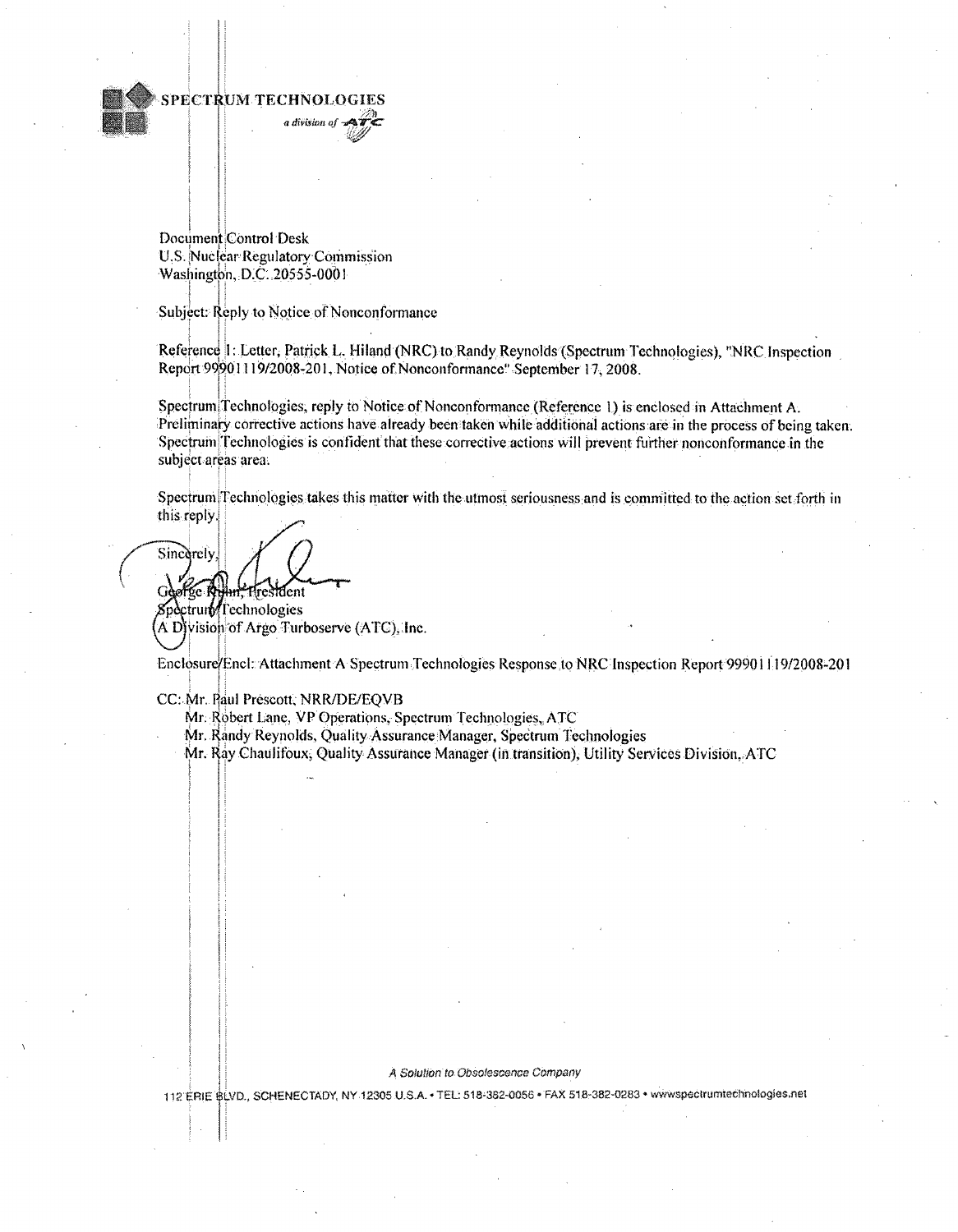Attachment A Spectrum Technologies Response NRC Inspection Report.99901119/2008-201 **j**<br>10/13/2008 Page 1 of 9

# *a division of* **A**



The intent **of** this document is to, provide. an acceptable: response to: the :subject inspection report results of the Nuclear Regulatory:Commission (NRC) inspection conducted during theperiod:ofJuly 29 to August **1,** 2008. This was allimited scope inspection with focus on assessing compliance with the provisions of Part 21 of Title 10 and selected portions of Appendix B<sup>-10</sup> CFR Part 50, of activities performed at Spectrum Technologies; a Division of Argo Turboserve's Utility Services Division.

## Notice of Nonconformance **99901119/2008-201-01**

Criterion **III, "Design Control," of Appendix.B to 10 CFR** Part 50, states in part that, "Measures shall also be established for the selection and review for suitability of application of material, parts, equipment, and processes that that are essentialto the safety related functions of the structure, systems and components.\* Additionally, Criterion III states that "The design control measures shall provide for verifying or checking the adequacy of design, such as by performance of design reviews, by the use of alternate or simplified calculation methods, or by the performance of a suitable testing program."

Argo Turboserve Corporation (ATC), Utilities Services Division, Quality Program Manual, Revision **1,** dated December, 29, 2004, Section 3.0, "Design Control," Paragraph 2.b. states that "Applicable design inputs, quality requirements and standards shall be appropriately specified and 'correctly translated into: specifications,.drawings, procedures and instructions."

Spectrum Quality Assurance Procedure OAP-3-001 "Design Control" Revision 4, dated July 6, 2004. Section 2.4 states in part that. "The adequacy of a design shall be checked or verified by the performance of design reviews, by the uselof alternate or simplified calculation methods, or by the performance of a suitable testing program."

## Contrary to the above, as of August 1, 2008:

Spectrum failed to establish adequate:acceptance criterion for the locked rotor current test in Job Number 07P3730/1, dated March 28, 2007, for the 100HP/460VAC Electric Motor to LaSalle.Nuclear Power Station for the Exelon Generation Company Order 0042577.

Spectrum Technologies Response to Nonconformance 99901119/2008-201-01.

Background:

Nonconformance.99901119/2008-201.-01 identifies the requirement for adequate verification of design by the performance of design reviews, by the use of alternate or simplified calculation methods, or by the performance of a suitable testing program. The acceptance.procedure and test plan utitized. were developed under the guidance of Spectrum Technologies: policy and procedure, as well as applicable industry and governmental: regulations and standards Procedures and Test plans must adequately verify design by performance or review. Accurate and complete documentation of the results of inspections and tests must be kept to demonstrate adequacy of design verification.

## Reason fdr the nonconformance:

Performance of the acceptance procedure and test plan associated with the subject nonconformance results in an acceptable dedication. However, the following reason exists for the nonconformance:

The plan for testing the motor included the performance of a Locked Rotor Test, however due to test equipment inadequacies this test was not performed. A Nonconformance Report was prepared and provided with the test plan.

*.A* Solution *to Obsolescenne Company*

112 ERIE 8LVD,. SCHENECTADY. NY 12305 **U,SA,** - TEL:,518-382-0056- FAX.518-382-0283 ý:wwwspectrufntechnologies~net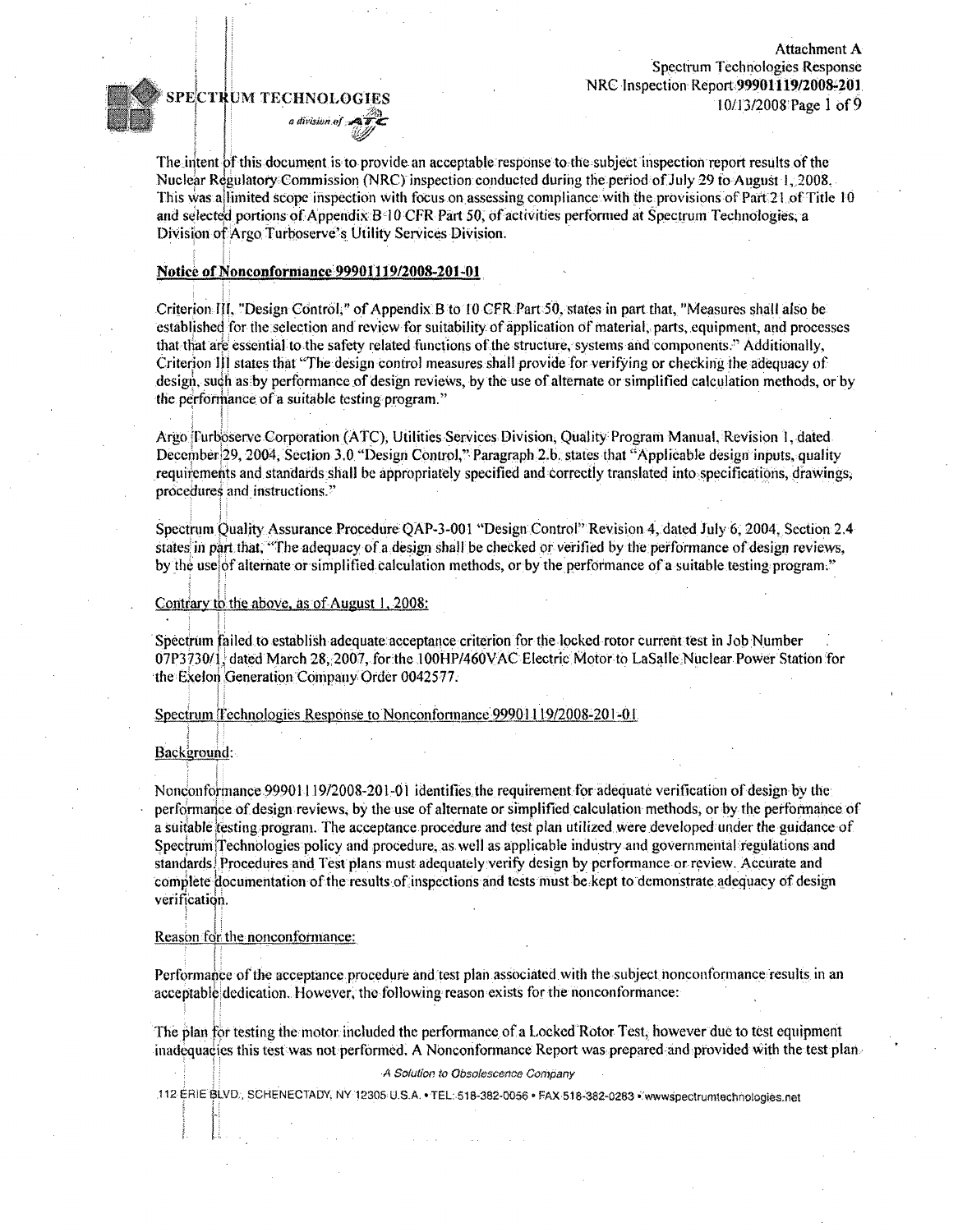describing the equipment capabilities. The nonconformance was accepted as is, based upon a brief explanation provided **by** a qualification engineer. The subject explanation does not meet expectations of design verification by perforniance of design review or by the:use of alternate or simplified calculations and is therefore considered a .nono6nforni'ance,

## Corrective actions:

- **I** Almore detailed engineering analysis supported by calculations has been performed to support the design adequacy of the subject motors locked rotor current. The subject calculation has been independently reviewed and found acceptable.
	- Complete: October 1, 2008.

#### Corrective actions to prevent recurrence:

2: Spectrum TechnologiesQA Program isin revision withimplementation planned for November 3, 2008. The requirements concerning the documentation of analysis, "engineering judgment" or experiential decision making are provided in detail in the new Quality procedures. These requirements state in part, when analysis, "engineering judgment" or experiential decision making is to be applied, a supporting basis statement shall be provided.

Scheduled completion date; November 3, 2008

#### Notice of Nonconformance 99901119/2008-201-02

Criterion V. "Instructions, Procedures, and Drawings," of Appendix B to 10 CFR Part 50, states in part that, Activities affecting quality shall be prescribed by documented instructions, procedures, or drawings, of a type appropriateito the circumstances and shall be accomplished in accordance with these instiructions, procedures, or drawings. Instructions, procedures, or drawings shall include appropriate quantitative or qualitative acceptance criteria for determining that important activities have been satisfactorily accomplished."

Activities affecting quality shall be prescribed by documented instructions, procedures, or drawings, of a type appropriate to the circumstances and shall be accomplished in accordance with these instructions, procedures, or drawings. Instructions, procedures, or drawings shall include appropriate quantitative or qualitative acceptance criteria for determining that important activities have been satisfactorily accomplished

ATC, Utilities Services Division, Quality Progran. Manual, Revision. 1, dated December29, 2004,:Sections **5.0** "Instructions, Procedures and Drawings;" Paragraphs 2.b. and 2.c. state that, "All activities affecting quality shall be prescribed: and performed in accordance with documented instructions; procedures or drawings. Instructions, procedures or drawings shall include or reference appropriate quantitative or qualitative acceptance criteria for determining that prescribed activities have been satisfactorily accomplished."

Spectrum Quality Assurance Procedure QAP-5-00.1, "Control of Instructions, Procedures and Drawings," Revision 6. dated August 2, 2005, Sections 2.1 and 2.2 state that, "All activities affecting quality shall be prescribed and performed in accordance with documented instructions, procedures or drawings. Instructions, procedures or drawings shall include oir. reference appropriate quantitative or qualitative acceptance criteria for determining that prescribed activities have been satisfactorily accomplished."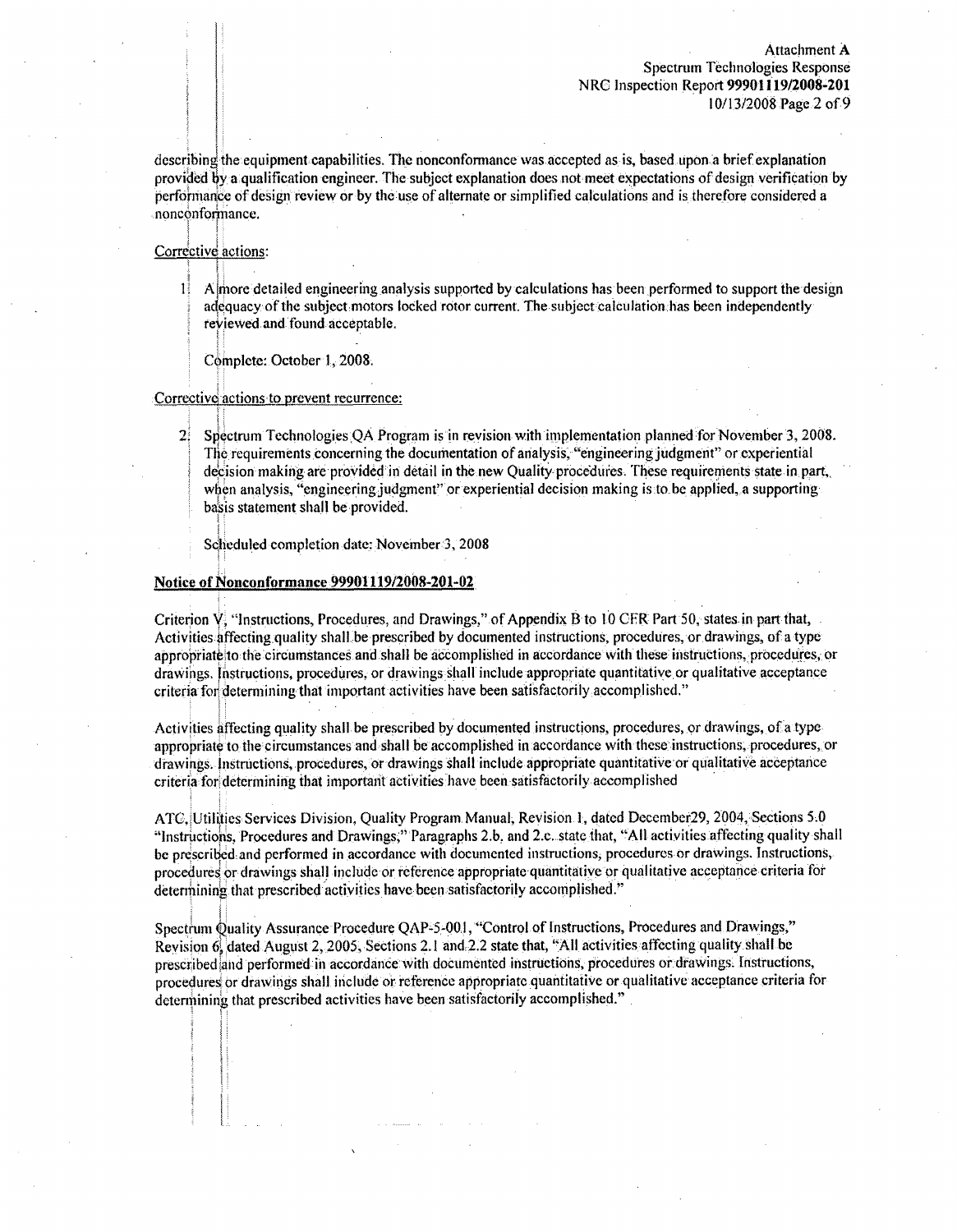Spectrum puality Assurance Procedure QAP-16-001, "Corrective Action," Revision 3, dated September **13,** 2005, establishes the. process for initially identifying and determining thesignificance of issues identified.in the corrective action request process.

#### Contrary to the above. until July, 30, 2008;

Spectrum Quality Assurance Procedure QAP-16-001, "Corrective Action," failed to prescribe appropriate procedures to initially identify a deviation for evaluation, as defined in 10 CFR Part 21, "Reporting of Defects and Noneompliance."

#### Spectrum Technologies Response to Nonconformance 99901119/2008-201-02

## Background:

Nonconformance 999011 19/2008-201-02 identifiesithe:requirement to identify a material deviation for initial' evaluation, as defined in 10 CFR Part 21, "Reporting of Defects and Noncompliance." Although Spectrum does review deviations and nonconformance, the process has not been adequately defined in procedure.

There have been no known cases of a deviation or non conformance not receiving adequate evaluation. The actions taken are to enhance and formalize the existing program to fully meet the requirement and intent of 10 CFR Part 21, "Reporting of Defects and Noncompliance.

## Reason for the nonconformance:

Spectrum's processes for the initial evaluation of a deviation or nonconformance have screened and considered items as defined in 10 CFR Part 21, "Reporting of Defects and Noncompliance. However, these processes are not adequately described procedurally. This lack of formal procedures requirements allows for possible inisinterprktation and potentia! oversight in. the identification and evaluation process of deviations and noncompliance.

## Corrective' actions:

T Spectrum Technologies QA Program is in revision with implementation planned for November **3,** 2008. The requirements concerning the identification and evaluation of deviations and noncompliance's have been formally provided in the revised OAP-16-01 "Corrective Actions." All future deviations: and nonconformance will be entered into the Nonconformance Program and provided an initial screen within.  $24$  hours. The screen will determine and document the need for further evaluation as defined in 10 CFR Part 21, "Reporting of Defects and Noncompliance." Those items requiring evaluation will be evaluated by a qualified engineer and the evaluation results approved by the Managerof Quality.

Schedule for compleition: November 3, 2008

#### Corrective!actions to prevent recurrence:

It is necessary to take appropriate actions to provide assurance that the programmatic and. human performance reasons for this noncompliance are properly addressed. This will be accomplished by general training to all employees concerning the implementation of the new OA program, as well as specific training to all technical staff and engineering concerning the procedural requirements.

Scheduled completion date: November 3, 2008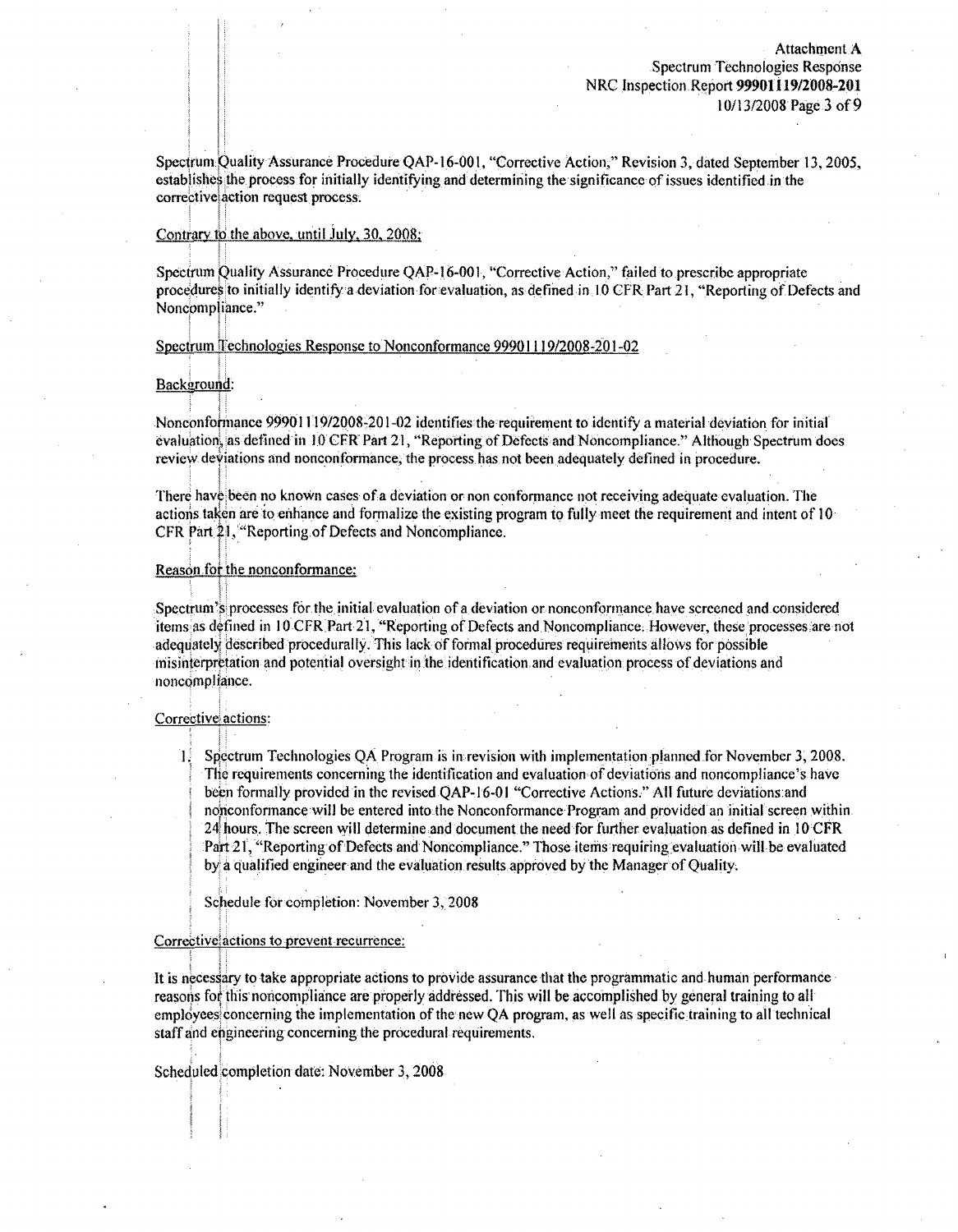Attachment A Spectrum Technologies Response NRC Inspection Report **99901119/2008-201 10/ 13/2008** Page 4 of **9**

## Notice :of Nonconformance **99901119/2008-201-03**

Criterion V. "Instructions, Procedures, and Drawings," of.Appendix B to **10** CFR Part *50,* states in part that, Activities affecting quality shall be prescribed by documented instructions, procedures, or drawings, of a type appropriate to.the circumstances and shall be accomplishedin accordance with these instructions, procedures, or drawings. Instructions, procedures, or drawings shall include appropriate quantitative or qualitative acceptance critcria for determining that important activities have been satisfactorily accomplished."

ATC, Utilities Services Division, Quality Program Manual, Revision I, dated December 29, 2004, Sections **5.0** "Instructiqns, Procedures and Drawings," Paragraphs 2.b. and 2 c. state-that, **"All** activities affecting.quality shall be prescribed and performed in accordance with documented instructions, procedures or drawings. Instructions, procedures or drawings shall include or reference appropriate quantitative or qualitative acceptance criteria for determining that prescribed activities have been satisfactorily accomplished."

Spectrum Quality. Assurance Procedure QAP-5-001, "Control of Instructions, Procedures and Drawings," Revision 6, dated August 2, 2005, Sections 2.1 and: 2.2 state that, "All: activities affecting quality shall be prescribed and perforimed in.accordance with documented instructions, procedures or drawings. Instructions, proce dures or drawings shall include or reference appropriate quantitative or qualitative acceptance criteria for determining that prescribed activities have been satisfactorily accomplished."

SpectrUnm Procedure **GPO060,** "Qualification by Similarity Analysis. Procedure," Revision 3, dated August 20, 2007; Section 5.2.2, "Metallic Material Components," requires that a Rockwell Hardness test be performed on metallic parts. as determined by the Procurement & Qualification. Engineer.

#### Contrary to the above, as of August 1, 2008:

Spectrum failed to perform Rockwell Hardness testing on the identified critical metallic parts for % in, 316. stainless steel ball valves dedicated under Spectrum Job Number 07P1630 for Three Mile Island Nuclear Station Order 80023053. Spectrum also failed to document any engineering evaluation to justify the lack of testing.

This issue has been identified as Nonconformance 99901119/2008-201-03.

#### Spectrum Technologies Response to Nonconformance 99901119/2008-201-03

#### Background:

In all commercial grade dedications, accurate.and thorough documentation establishing an item's critical characteristics must be provided. A test plan associated with the subject item must adequately verify the established critical characteristics by performance, analysis or review providing reasonable assurance that the subject item will perform it intended design functions and satisfy critical design attributes.

In those cases where deviation from procedural requirements or standard verification processes is.necessary, a basis for the deviation is required to' be included in the associated test plan. Additionally, where a deviation is required, other means should be specified to supplement the deviation.

#### Reason for the nonconformance:

Nonconformance 99901119/2008-201-03 identifies a failure to either perform or provide adequate engineering justificatioih to'not perform a Rockwell Hardness test as required by Spectrum's QA program. Specifically, a similarity analysis of a metallic component was performed without performing the required Rockwell hardness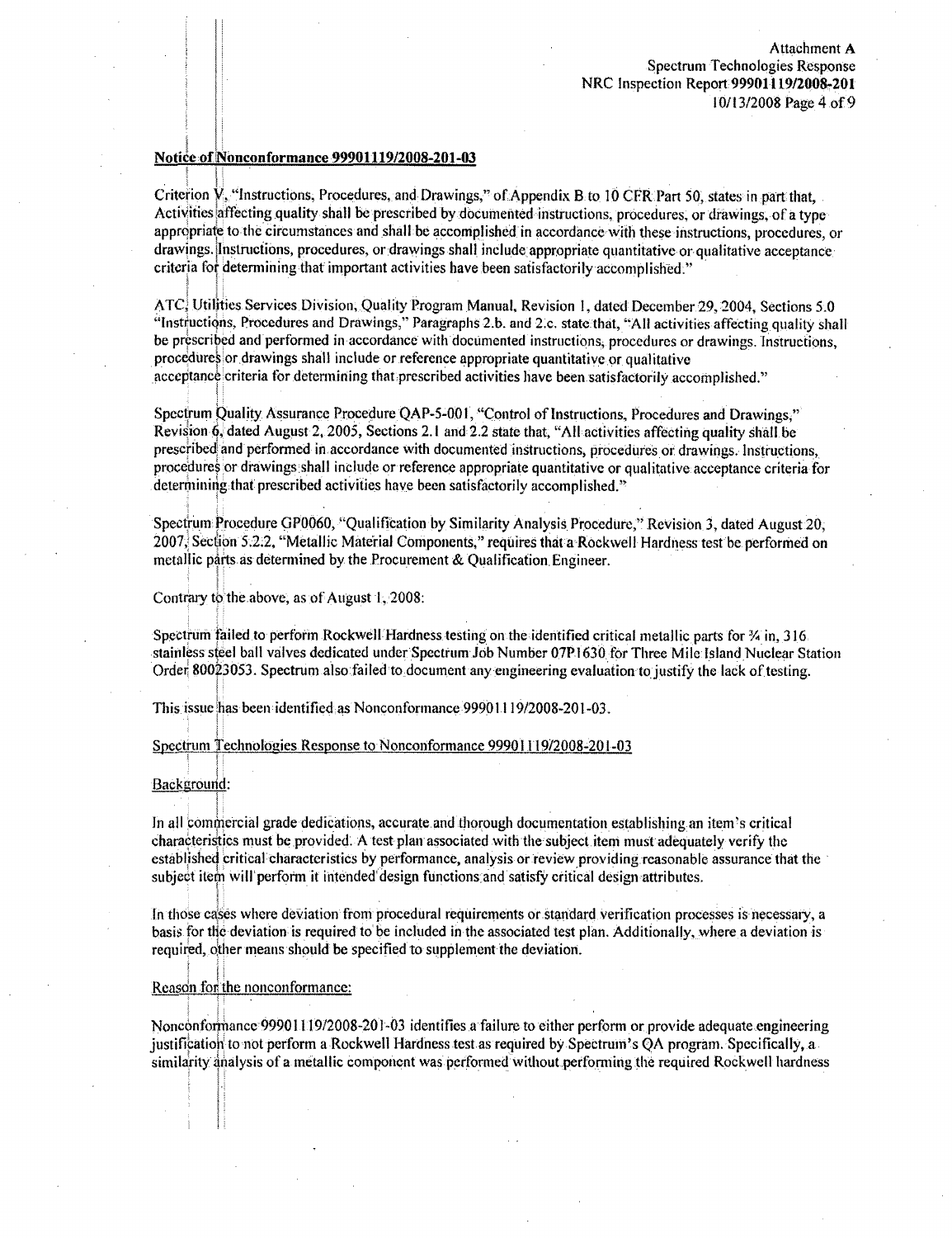test. This deviation was not adequately explained or alternative testing justified as supplemental to the.Rockwell hardness test.

#### Corrective actions:

**U.** Alreview of components dedicated using **GP0060,** "Qualification by.Similarity Analysis Procedure," Revision 3, dated August 20, 2007, Section **5.2.2,** "Metallic Material Components," was performed. The inient of this review. was to determine if any additional nonconformance conditions existed.

**The** review found no further cases of similar nonconformance.

Complete: October **1,** 2008..

2. A detailed engineering analysis has been performed to support the design adequacy of the subject valve. The subject analysis has been independentlyreviewed and found acceptable.

## Corrective actions to prevent recurrence:

3. It is necessary to take appropriateactions to provide assurance that the programmatic and human performance reasons for this noncompliance are properly addressed. This will be accomplished by both general training to all employees concerning the implementation of the new OA program and specific training to all engineering and technical staff concerning the procedural requirements and basis for documentation.

Scheduled completion date: November 3, 2008

## Notice of Nonconformance 99901119/2008-201.04.

Criterion Vii, "Control of Purchased Material, Equipment, and Services," **of** Appendix B to 10 CFR Part **50,** statcs in part that. documentary evidence shall be sufficient:to identify the specific requirements, such as codes, standards, or specifications, met by the purchased material and equipment."

ATC, Utilities Services Division, Quality Program: Manual, Revision 1, dated December 29, 2004, Sections 7.0 "Control of Purchased Material, Equipment and Services," Paragraph 2 states in part that, "The procurement of items and services shall be controlled to assure conformance with specified requirements. Such controls shall provide for evaluation of objective evidence of quality furnished by the supplier.

Spectrum Q!uality Assurance Procedure: QAP-2-002, "Certificates **of** Conformance:and Authorization to Ship," Revision 4, dated May 17, 2005, Section 3.2.2 states in part that "QI items being provided to customers other than the utility owner shall be provided through Spectrum Technologies or as otherwise authorized by Spectrum QA. Such items shall:be treated as commercial grade until properly re-certified by Spectrum under ATC's Quality Assurance Program meeting the requirements of **10** CFR 50 Appendix B.

The Vice President for Quality Assurance, or his designee, shall perform a detailed review of the certification docurnentaiion package provided by the original utility owner to assure that an acceptable Certificate of Conformance from the original supplier of the safety related equipment is provided."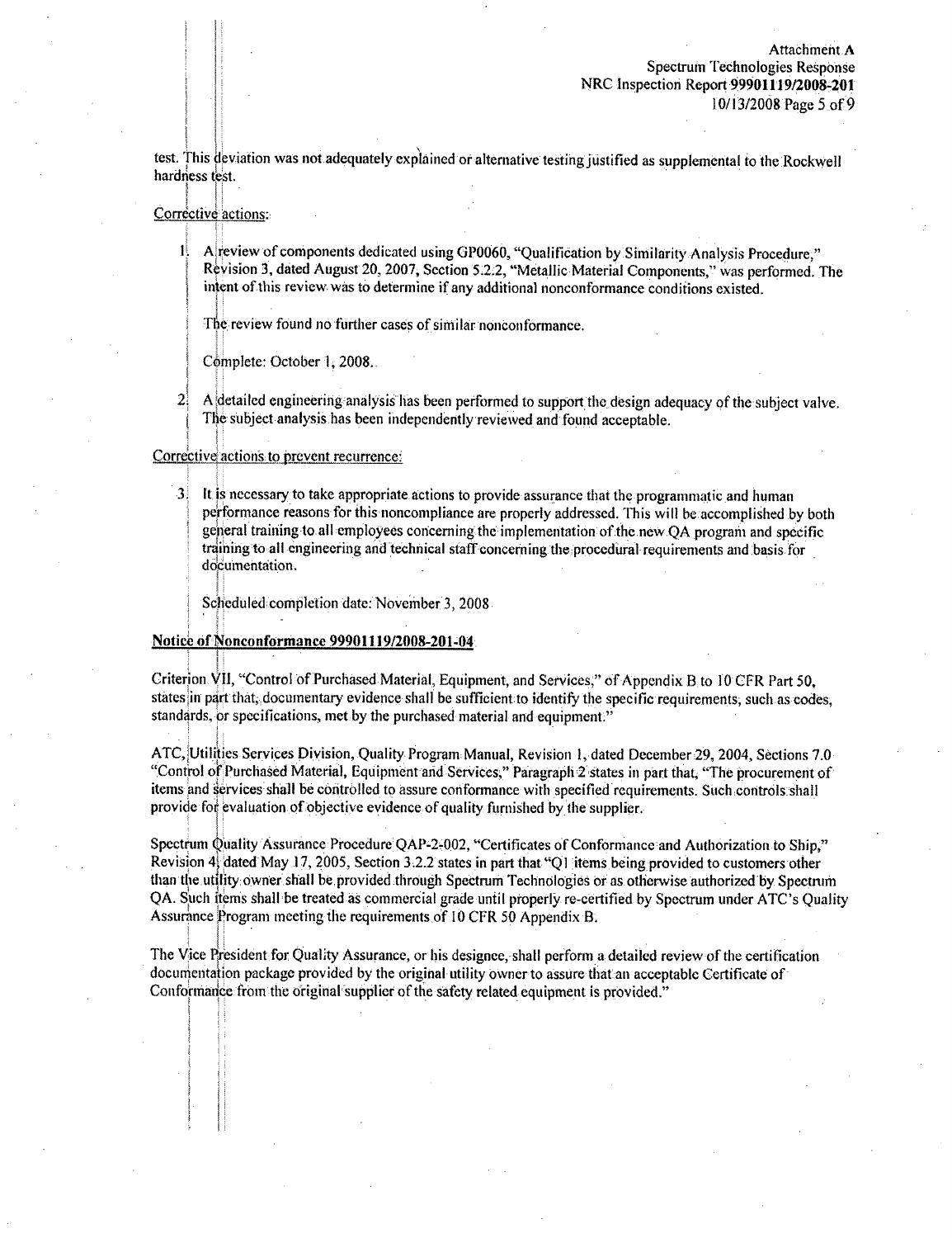## Contiarv to the above, as of August **1,** 2008:

Spectrum failed to adequately review purchase order documentation from a third-party supplier for Certificate of Conformance COC08P0650, dated February 1, 2008, regarding acceptance of 10 CFR Part 21 requirements for supplying a basic component.

This issue has been identified as Nonconformance 99901119/2008-201-04.

Spectrum Technologies Response to Nonconformance 99901119/2008-201-04

## Background:

The control of purchased material must be sufficient to identify the specific requirements, such as codes, standards, or specifications, met by the purchased material. In the case of Spectrum Job 08P0650, Spectrum provided a surplus safety related component (pump) to a customer. The componentlhad been procured from a n uclear utility. as safetyrelated and stored at the Woodridge warehouse facility. The nuclear utility had procured the pump from a **1** 0CFR **50** Appendix B supplier,.and subsequently had the pump repaired by the same supplier. Spectrum procured the pump from the Woodridge warehouse facility, reviewed the associated historic procurement documents inspected and provided to the pump to their customer.

## Reason for the nonconformance:

A review of documents from the third party supplier indicated that the repair services were provided as safety related with 10 CFR Part 21 indicated as not applicable. This.was not identified by Spectrum and no follow up call to the third party repair provider occurred. Therefore, Spectrum did not determine if the repair provider was aware of their 10 CFR Part 21 responsibilities.

## Corrective actions to prevent recurrence:

- 1. Spectrum Technologies shall contact the subject repair provider to establish their understanding of the 10 CFR Part 21 responsibilities associated with the subject pump.
	- To be complete by  $10/17/2008$

#### Notic6 of Nonconformance 99901119/2008-201.-05

Criterion VII, "Control of Purchased Material, Equipment, and Services" of Appendix B to 10 CFR Part 50 states, in part that, "Measures shall be established to assure that purchased material, equipment, and services, whether purchased directly or through contractors and subcontractors, conform to the procurement documents."

Spectrum Quality Assurance Procedure QAP-7-001, "Control of Purchased Material, Equipment and Services," Revision 6, dated September 12, 2006; Section 4.2.2.2, states that, "The Purchase Order shall require that all items be 'Drop Shipped' directly from the [Original Equipment Manufacturer] to Spectrum, and shall state that all items shall be new and not refurbished and that no substitutions are permitted. The Purchase order shall also clearly state that traceability to the O.E.M. is required."

Contrary to the above, as of August 1, 2008: Spectrum failed to provide traceability to the.Original Equipment Manuffactuirer in Job Number 08P1630 for a commercially-dedicated Barton 288A/224 pressure switch, purchased from The Park Company, and provided to the Fermi Nuclear Generating Station for Detroit Edison Company •Purchase Order 1700114545, on April **15.,** 2008.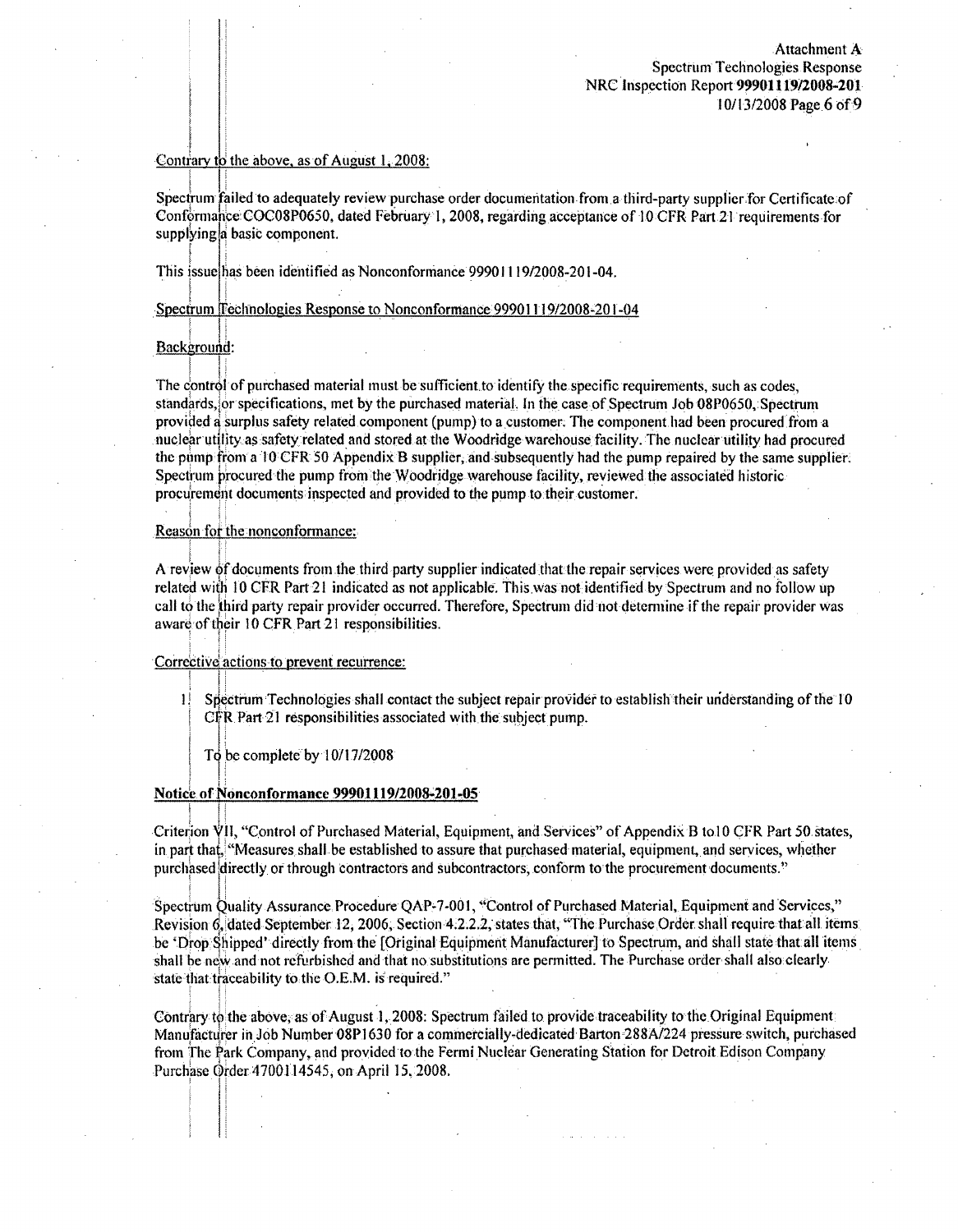This issue; has been identified as Nonconformance 99901119/2008-201-05.

Spectrum Technologies Response to Nonconformance 99901119/2008-201-04

#### Background:

The requirements as specified in Spectrum's OAP -7-001 at the time of the inspection required that a Spectrum Purchase Order to state that traceability to the O.E.M. is required. The requirement to demonstrate traceability to the  $O.E.M$  to is highly desirable and should be provided. Due to the age of many of the operating nuclear facilities and the changes in the original manufacturers, an increasing number of commercial grade items are no longer available from the O.E.M. or authorized distributors. Therefore, this requirement can not always be met by a commercial grade item supplier. This has developed the need for new surplus markets, reverse engineering of items and repair and refurbishment programs. These recently developed sources for commercial grade items have made it increasingly difficult for a dedicating organization to determine that an item is traceable to the O.E.M. In .those casesiwere it is not possible to provide absolute traceability other:steps.need to. be taken to provide reasonable assurance that the component was manufactured by or in the case of reverse engineering is identical to the O.E.M. item.

## Reason for the nonconformance:'

Spectrum's QAP-7-001 requires that traceability to the O.E.M. is established and requires that this traceability be established by dropshipment from the O.E.M. or certification from an O.E.M. authorized distributor. The. Barton **288AI224** Pressure switch commercially dedicated under **Job** Number 08P 1630 was procured from a new surplus provider aid did not meet the requirements of.QAP-7-001.

#### Corrective actions:

 $1!$  A more detailed engineering analysis has been performed to document the traceability of the subject Pressure Switch to the O.E.M. The analysis was able to provide reasonable assurance based upon visual in pections, testing, purchase order traceability and interviews with individuals associated with the subject item, that the item was manufactured by the O.E.M.

#### Completed October 1, 2008

#### Correctiveiactions to prevent recurrence:

The requirement to provide traceability to the O.E.M. or O.E.M. design, in the case of reverse engineering, is important to establishing the acceptability of a. commercial grade item. However, as stated above a direct link to an O.E.M may not be possible. Therefore, alternate means shall be employed in a cointrolled programmatic fashion that will provide reasonable assurance that an item was manufactured by the designated O.E.M. These alternate means are incorporated into Spectrum's new OA program. Training will be conducted for all employees concerning the implementation of the new OA program. Specific training to all engineering and technical staff, concerning the new requirements for O.E.M. traceability determination, will be conducted prior to the implementation of the program.

Scheduled completion date: November 3, 2008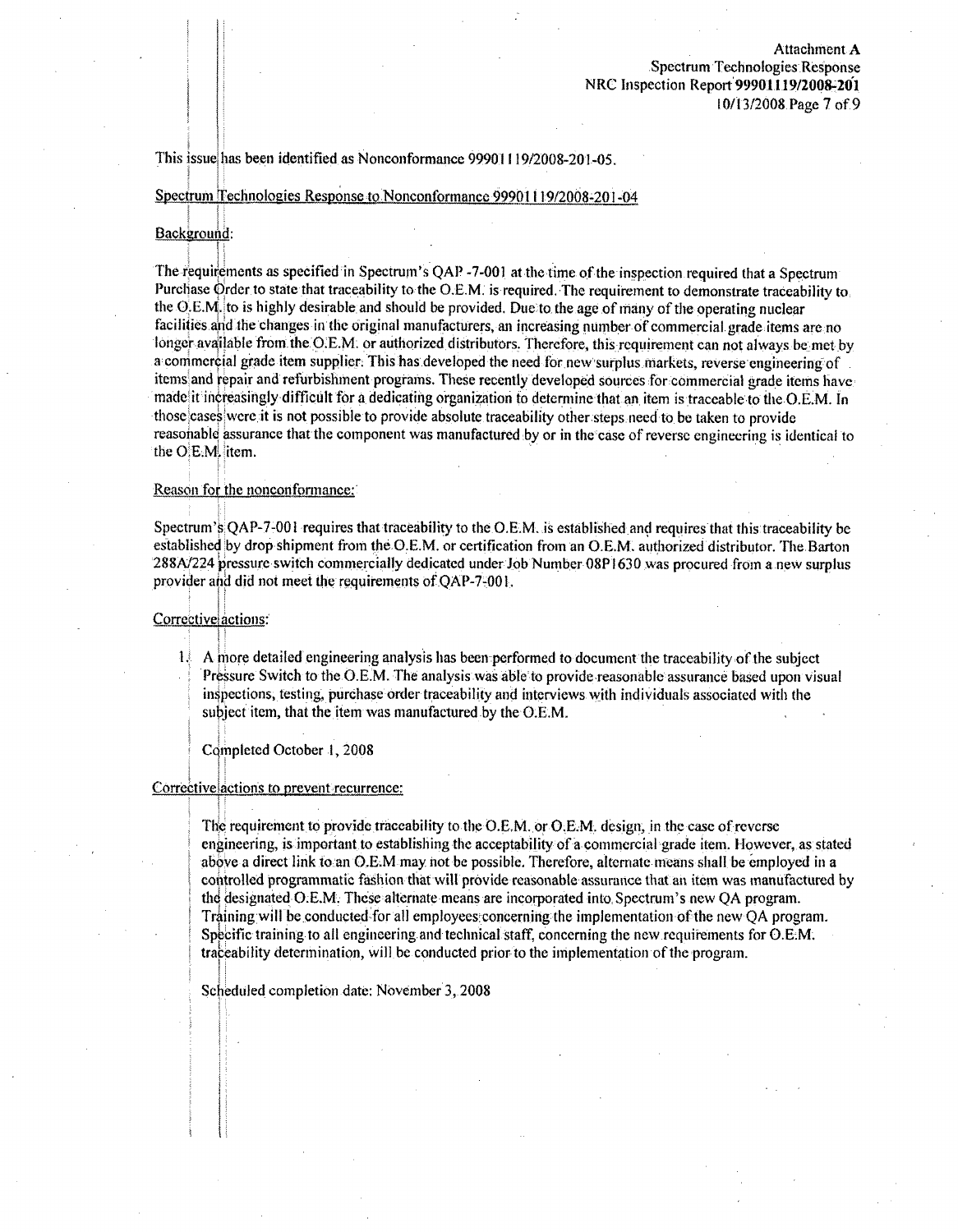## Notice:of Nonconformance 99901119/2008-201-06

Criterion:XVIII, Audits; of Appendix 1B to 10 CFR Part **50,** states in part that, "A comprehensive: system of planned and periodic audits shall be carried out to verify compliance with all aspects of the quality assurance program and to determine the effectiveness of the program."

ATC, Utiiities:Services Division, Quality ProgramManual, Revision **1,** dated December 29, 2004, Section 18.2.g., states that, "External audits of Spectrum Technologies Division of ATC suppliers of items and services, shall be performed at prescribed frequencies, when said suppliers are required to have a documented Quality Assurance Program which complies with the requirements of 10 CFR 50 Appendix B."

Spectrum Quality Assurance Procedure QAP 18-001 "Audits," Revision **5,** dated September 12, 2006, Section **3.2.1** states inpart that, "Audits of suppliers of items and services that are required to have documented Quality Assurance programs in accordance with 10 CFR 50 Appendix B shall be audited as specified in Section 18.0 of the Quality Assurance Manual."

Contrary to the above, as of August **1,** 2008: The last audit of the ATC Woodridge warehouse facility that Spectrum conducted August:23-24, 2005, did not verify compliance with all aspects of the ATC Woodridge documented quality assurance program. Appendix B1to, **10** CFR Part 50 criteria not addressed in the audit included: **I)** quality assurance program; 2) instructions, procedures, and drawings; 3) identification and control of materials, parts, and components; 4) control of measuring and test equipment; and 5) audits.

This issuehas been identified as Nonconformance 99901119/2008-20,1-06.

#### Spectrum Technologies Response to Nonconformance .99901119/2008-201-06

#### Background:

Spectrum's performance of an audit at the ATC Woodridge warehouse facility, August  $23 - 24$ , 2005 was limited in scope, **and** did not adequately encompass all documented aspects.of the Woodridge facilities **JO** CFR Part 50 Appendix B programn A.subsequentaudit conducted October 24 **-. 25** 2006was similarin nature and therefore, also deficient. The Woodridge warehouse facility is a storage and handling facility, performing no maintenance or testing. The facility housesmaterial purchased by ATC from utilitynew surplus. The material is stored in a controlled environment (ANSI N45.2.2 Level B and limited Level A storage).

### Reason for the nonconformance:

Nonconformance 999011 19/2008-201-06 identifies a failureby.Spectrum to perform an adequate audit of the ATC Woodridge facility. The subject audit did not adequately address: Criterion 1) Quality Assurance Program: Criterion **)** )Instructions, Procedures, and Drawings; Criterion 8) Identification and Control of Materials, Parts, and Components; Criterion 12) Control of Measuring and Test Equipment; and Criterion 18) Audits.

The audits limited focus was for the storage and handling of material, although encompassing the majority of the Woodridge facilities activates is not acceptable. An audit all of facilities safety related activities shall be conducted prior to years end.